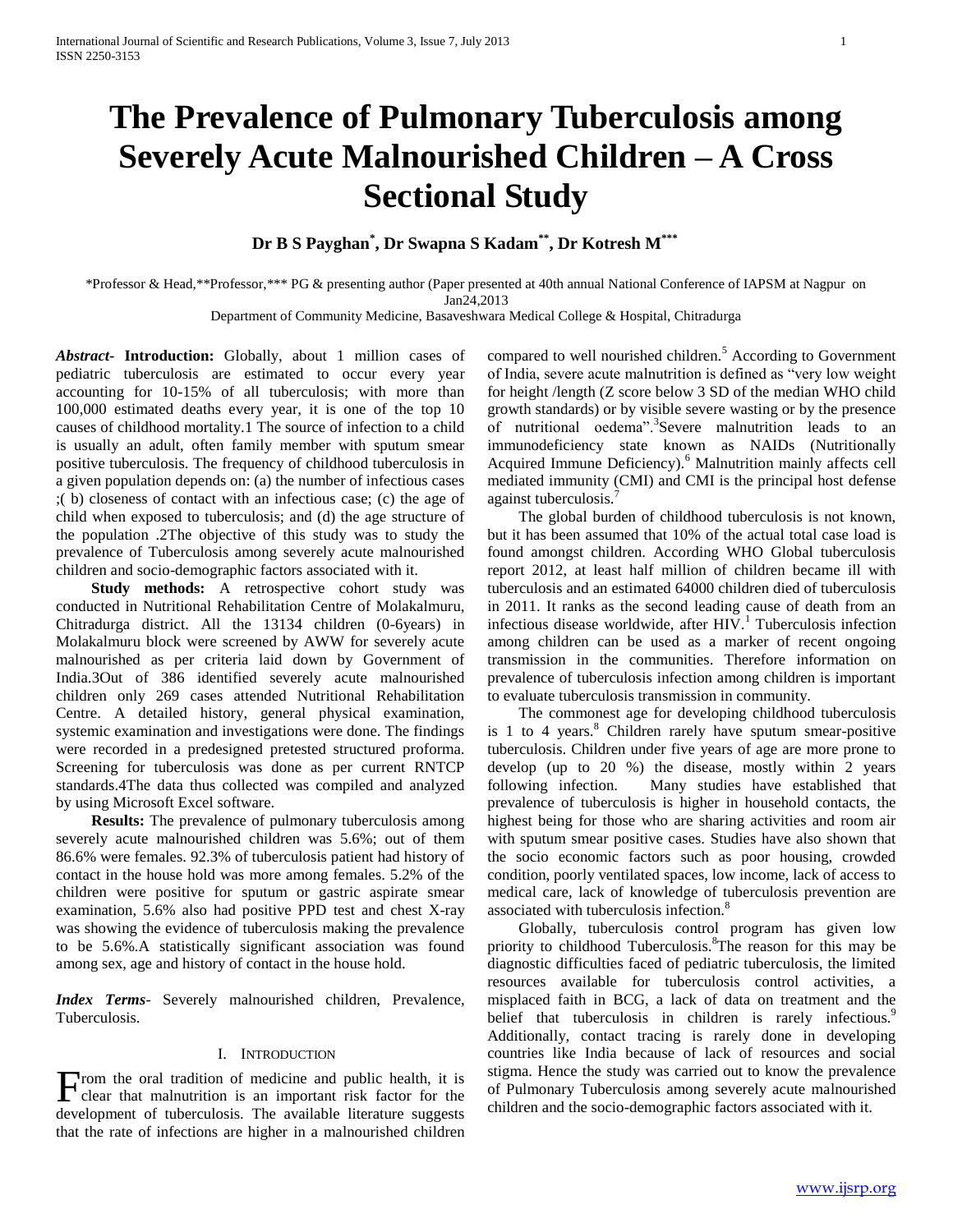## II. METHODOLOGY

 A retrospective cohort study was conducted in Nutritional Rehabilitation Centre of Molakalmuru block, Chitradurga district. All the 13134 children (0-6years) in Molakalmuru block were screened by AWW for severely acute malnourished as per criteria laid down by Government of India.<sup>3</sup>Out of 386 identified severely acute malnourished children only 269 cases attended Nutritional Rehabilitation Centre. A detailed history, examination and screening for tuberculosis was done as per current RNTCP standards.<sup>4</sup>The findings were recorded in a predesigned pretested structured proforma. The data thus collected was compiled and analyzed by using Microsoft Excel software.

# III. RESULTS

 There were a total of 13134 children aged between 0-6 years in Molakalmuru taluk out of which 8717(66.4%) were well nourished, 4031(30.7%) were moderately nourished and 386(2.9%) were severely malnourished. Among the 386 severely malnourished children, 269(69.7%) attended the NRC, out of which 162 were in the age group of 0-3 years and 107 in the age group of 3-6 years (Table 1). The dropout rate was 30.3%.

 All the severely acute malnourished children belonged to below poverty line family and were immunized with BCG. Almost of all the parents were illiterates or educated up to primary school level. More than 70% of severely acute malnourished children belonged to SC/ST category. Majority of severely acute malnourished children were from rural area (80%).

 Out of 7972 children in the age group of 0-3 years, 222(2.1%) were severely acute malnourished. Among 4910 children in the age group of 3-6 years, 164 (2.3%) were severely acute malnourished. (Table 1)

 Among 8717 well nourished children, 4288 (49.19%) were males. Among 386 severely acute mal- nourished children, 219 (56.73%) were females. There was statistically significant association between the sex of the children and nutritional status. (Table2)

 In this study the prevalence of pulmonary tuberculosis among severely acute malnourished children was more among those aged between 3-6 years (6.5%), in females (8.17%) and in urban (11.11%) and those with history of contact. (Table 3) Statistically significant association was found between the tuberculosis and age as well as sex of the severely acute malnourished children. However there was no statistically significant association between the location of the severely acute malnourished children. (Table 3)

 In present study 5.2% of the children were positive for sputum or gastric aspirate smear examination, 5.6% also had positive PPD test and chest X-ray was showing the evidence of tuberculosis making the prevalence to be 5.6%.

 Among 15 diagnosed tuberculosis severely acute malnourished children 86.6 % of the females had tuberculosis as compared to 13.4% in male children. There is a significant association between sex of child & tuberculosis. It is evident that the prevalence of tuberculosis was high in rural children compared to urban children. Statistical significant association between location & tuberculosis was not found.

 Among the 15 identified severely acute malnourished children with tuberculosis there was a history of contact in the household for 13 children, out of which 12(92.3%) were female and  $1(7.7%)$  was male. (Table 4)

#### IV. DISCUSSION

 In present study, prevalence of severely acute malnourished children aged between 1 to 6 years in Molakalmuru block was found to be 2.9%. According to NFHS-III survey, 6.8% of children below 60 months of age were found to be suffering from acute variety of severe under-nutrition.<sup>10</sup> Out of 386 severely acute malnourished children 269 were reported to NRC. The drop out was found that 30.3% which may be due to migratory population. Molakalmuru is a backward taluk of Chitradurga, where most of the people are laborers and engaged in mining. Poverty, illiteracy, ignorance, lack of knowledge are the factors associated.

 Among 269 severely acute malnourished children who attended NRC, 66.22% were < 3years. Mean age was 32.7 months. Similar findings were found in study conducted by Md. Iqbal Hossain<sup>5</sup> et al in Bangladesh. It was found that 66% of the severely acute malnourished children belonged to age group of less than 2 years. In another study conducted by Sunguya Bruno<sup>1</sup> et al showed that more than75% of all severe protein energy malnutrition children were below 2 years of age. Prevalence of Severe malnutrition increases with age up to the maximum at the age of 1 to 2years and there after it decreases. The reason may be because of the weaning and other eating habits of the children which make them more prone to infections such as diarrhea, measles, tuberculosis etc.

 Out of total 269 severely acute malnourished children 59.1% were females. The male: female ratio was 0.69. The study conducted by Mittal et al<sup>11</sup> in Punjab & Dwivedi et al.<sup>12</sup> showed that malnutrition is more common in females. Our study also shows similar findings.

 The percentage of severely acute malnourished children was more in rural area than in urban area. Similar findings were concluded by severely acute malnourishedi-ul-haq $^{13}$  in which 61.5% of the cases were from rural area. More than 70% of severely acute malnourished children belonged to SC/ST caste. In less developed countries, place of residence usually determines people's life-styles, their economic, social and cultural activities, and, most importantly, their health conditions . <sup>14</sup> One of the reasons forwarded to explain the urban health advantage has been that unlike villages, cities generally have an important modern health care system which facilitates public health interventions. Some studies point out that even when health facilities are available in rural areas, they are often illsuited to deliver the primary health services needed by the rural populations, and that people have to travel a greater distance to obtain care than the urban dwellers  $^{15}$  Most of the parents (58%) were illiterates. A study conducted by severely acute malnourished-ul-haq# showed the similar results in which 51.5% was illiterate.<sup>13</sup>

 Out of 269 severely acute malnourished children 15(5.6%) were suffering from pulmonary tuberculosis. A study conducted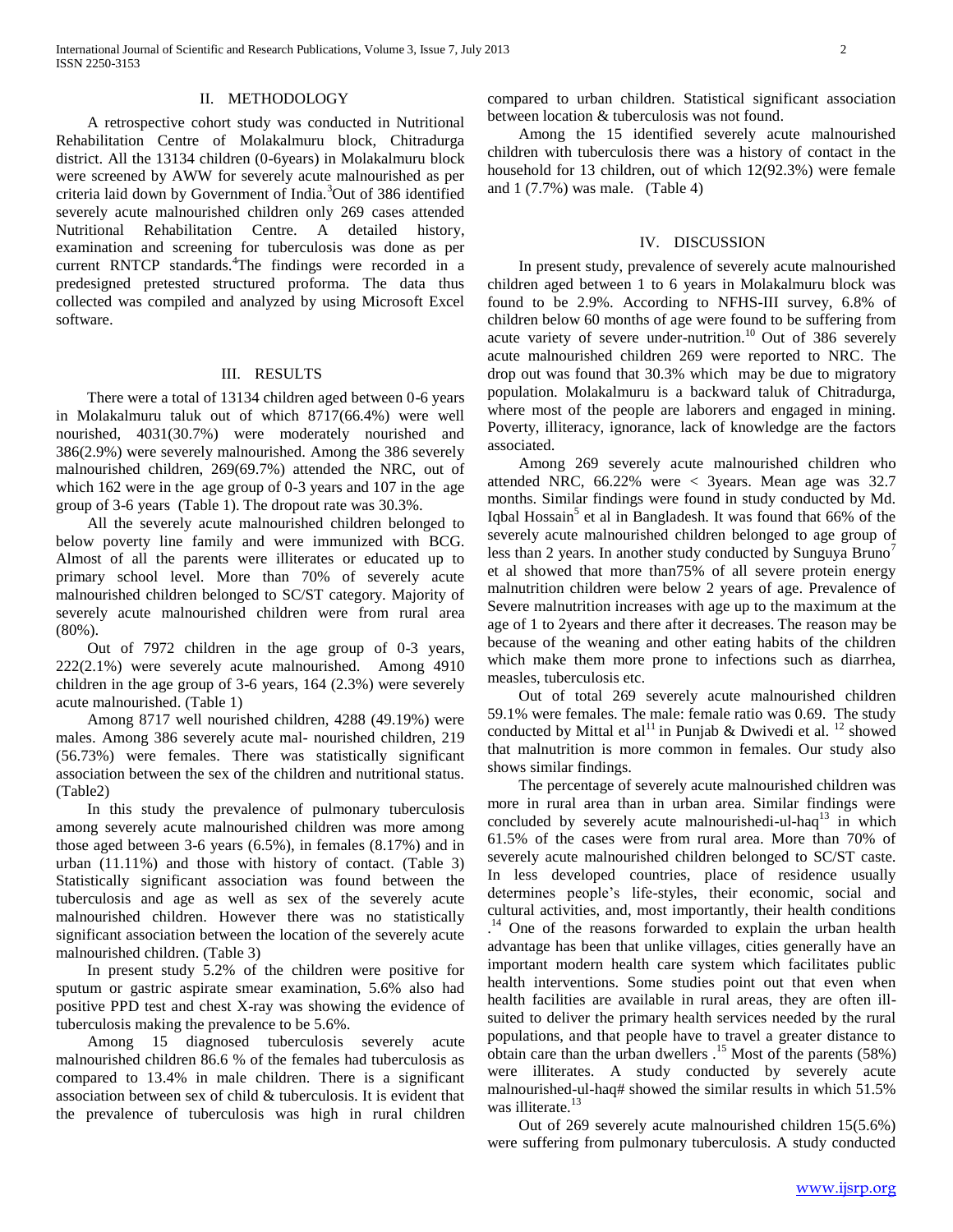by Md. Iqbal Hossain<sup>5</sup> et al in Bangladesh showed that 9% of severely acute malnourished children were suffering from pulmonary tuberculosis. A prospective observational study conducted in tertiary hospital; Delhi by Praveen Kumar et al<sup>16</sup> found that the prevalence of pediatrics tuberculosis among severely acute malnourished children was 9.3% which is similar to our study.

 About 86.66% of the females had tuberculosis compared to 13.34% in male children. A study conducted by VK Arora et al. showed that female children were more susceptible to tuberculosis. This is because the privileged and male dominated society usually delays the medical treatment for girls. Females are ignored in a society like India especially in rural areas which thus leads to malnutrition and various infections like tuberculosis.

 The younger the age of involvement, the greater will be the morbidity & mortality in children. In our study 53.3% of children had tuberculosis between the age group 0 to 3 years. A study by Chakravorty et al.<sup>18</sup> reported pediatric tuberculosis in 54.3% cases and another study by Narain et al. <sup>19</sup> reported 38.98% in children below 4 yrs of age. Though the children can present tuberculosis at any age, majority of cases present between 1 to 4 years. Disease usually present within 1 year of infection and dissemination will be more in younger age group who present disease with earlier. In children with pulmonary tuberculosis usually sputum smear negative and pulmonary tuberculosis to extra pulmonary tuberculosis ratio is around 3:1. Prevalence of pulmonary tuberculosis usually low between 5 to 12 years of age and increases with advancing age.<sup>20</sup>

 Overall the risk of disease highest among infants and in late teens, with the lowest risk between 5 and 10 years - the so-called "safe school years" .Thus because disease in young children reflects recent infection, rather than secondary reactivation, the pediatric disease burden potentially provides a useful measure of current transmission within a community, including Multi-drug resistant (MDR) and extensively drug resistant (XDR) strains.<sup>21</sup>

 In present study 86.7% severely acute malnourished children had Tuberculosis with house hold contact with Tuberculosis. A study from Pakistan by Emad uddin Siddiqui et  $al.<sup>22</sup>$  found that 66% had Tuberculosis with house hold contact with Tuberculosis. Tuberculosis in children is mainly due to failure of tuberculosis control in adults. The risk of infection to a child depends on extent of exposure infectious droplet nuclei. An infant whose mother has sputum smear positive pulmonary tuberculosis has a high chance of becoming infected. The chance of developing the disease is greatest shortly after infection, and steadily decreases as the times go by.

# V. CONCLUSION

 Our findings suggest that prevalence of tuberculosis among severely acute malnourished children is higher than the general population and risk is significantly increased with malnutrition, but is significant for house hold contact of sputum positive persons, significant association between sex of child & tuberculosis and significant association between the tuberculosis and age. Severe malnutrition, younger age, illiteracy and lower socioeconomic status are significant risk factors for prevalence of tuberculosis.

# VI. RECOMMONDATIONS

 More robust regional data on the epidemiology of childhood tuberculosis are urgently needed to define the true burden of disease, and to characterize current transmission rates and circulating strains. Recent WHO guidance recommending reporting of all cases of childhood tuberculosis (smear positive, smear negative and extra pulmonary) in two age bands (0-4 and 5-14 years) takes an important step in this direction.<sup>23</sup> More detailed study is needed to evaluate the prevalence tuberculosis among severely acute malnourished children. This study argues strongly in favor of routine screening of all children who were suffering from malnutrition and identifies the group of children at higher risk who should be screened on a priority basis if there are constraints of resources and time.

#### ACKNOWLEDGMENT

 We would like to thank RCHO, District Tuberculosis Officer, Molakalmuru taluk officer and health workers for helping us for conducting this study. Our sincere thanks to Mrs.Sridevi, statistician,Department of Community Medicine for data analysis.

#### **REFERENCES**

- [1] Annual status report, Tuberculosis India 2012 Revised National TUBERCULOSIS Control Programme, pp 51.
- [2] K Park, Tuberculosis, a chapter in Park's text book of preventive and social medicine,  $22<sup>nd</sup>$  Edition, Bhanarasidas Bhanot Publishers, Jabalpur,pp-177.
- [3] Ministry of Health and family welfare, Operational guidelines on facility based management of children with severe acute malnutrition, Government of India, 2011.
- [4] Central TUBERCULOSIS division, RNTCP at glance, Directorate general of Health services, Ministry of health and family welfare, New Delhi.
- [5] Isaac H. Pattern of bacterial infections among the Severely Malnourished Children in Pediatric Wards of Muhimbili Medical Center; Dissertation for MMed, University of Dar es Salaam, 1990.
- [6] Bruno S, Effects of infections on severely malnourished children in Kilifi Mombasa and Dar es Salaam: A comparative study, The Dar Es Salaam Medical Students Journal – DMSJ, September, 2006, Vol 14 (Supply 1), pp  $27 - 35$ .
- [7] Berkowitz FE. Bacteremia in hospitalized black South African children, a one year study emphasizing nosocomial bacteremia and bacteremia in severely malnourished children. Am J Dis Child. 1984; 138:551-556.
- [8] Quynh Nga DT, Risk factors for tuberculosis infection among child contacts of pulmonary tuberculosis cases [Dissertation], (Oslo), University of Oslo, May 2009
- [9] Newton SM, Brent AJ, Anderson S, Whittaker E, Kampmann B, Pediatric tuberculosis, Lancet Infect Dis. 2008 August; 8(8): 498–510.
- [10] International Institute for Population. Sciences (IIPS) and Macro International. 2007. National Family Health Survey (NFHS-3), 2005–06: India: Volume II. Mumbai: IIPS.
- [11] Mittal A, Singh J, Ahluwalia SK, Effect of maternal factors on nutritional status of  $1 - 5$  year – old children in urban slum population, Indian Journal of Community Medicine, 2007: 32:4: p 264 – 267.
- [12] Dwivedi SN, Banerjee N, Yadav OP, Malnutrition among children in an urban Indian slum and its associations, Indian J Matern Child Health, 1992, Jul – Sep: 3(3): 79-81.
- [13] Severely acute malnourished ul Haq et al , Risk Factors of Tuberculosis in Children Ann. Pak. Inst. Med. Sci. 2010;6(1): 50-54.
- [14] [Fotso JC,](http://www.ncbi.nlm.nih.gov/pubmed?term=Fotso%20JC%5BAuthor%5D&cauthor=true&cauthor_uid=15774328) [Kuate-Defo B,](http://www.ncbi.nlm.nih.gov/pubmed?term=Kuate-Defo%20B%5BAuthor%5D&cauthor=true&cauthor_uid=15774328) Socioeconomic inequalities in early childhood malnutrition and morbidity: modification of the household-level effects by the community SES, Health Place., 2005 Sep; 11(3):205-25.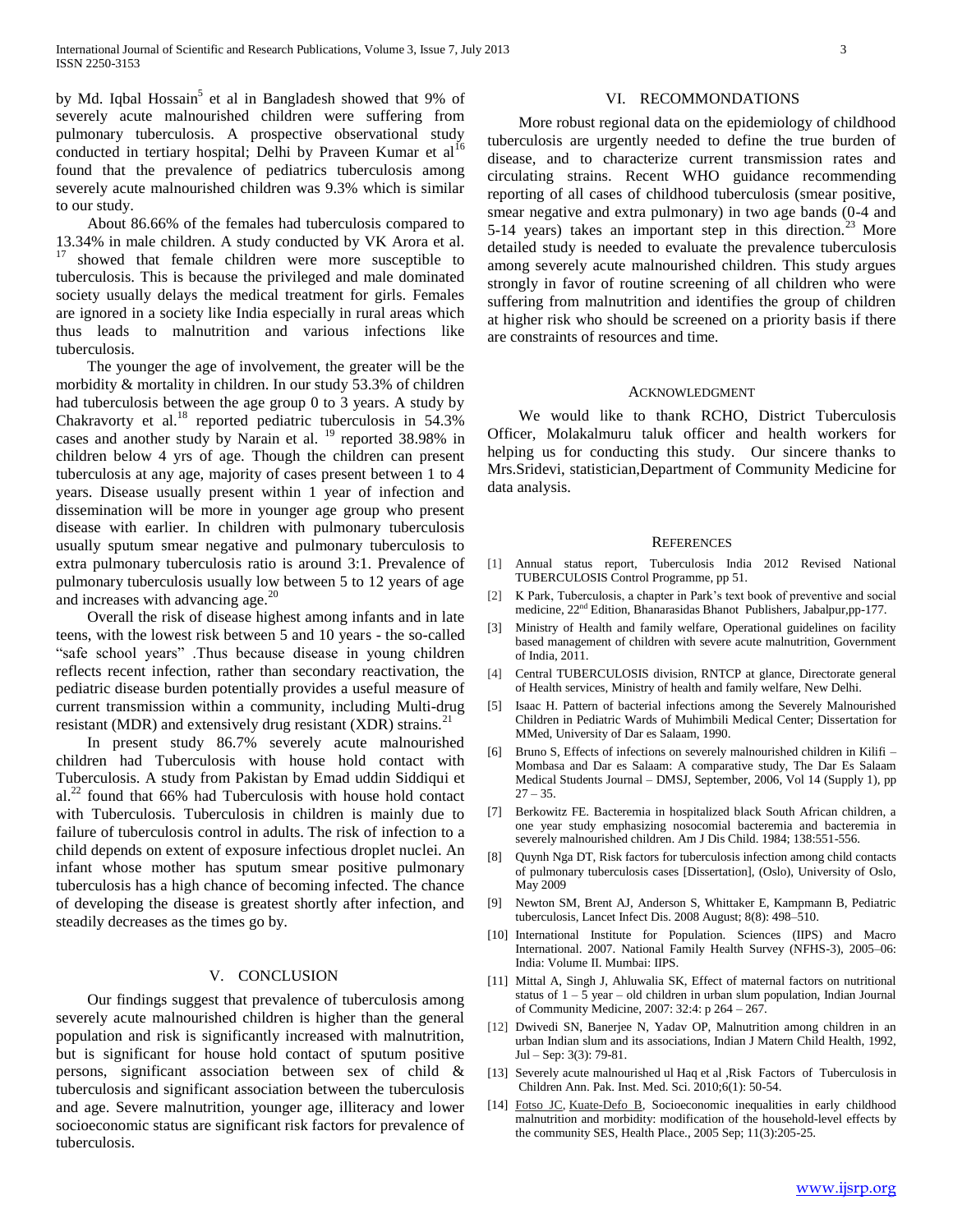International Journal of Scientific and Research Publications, Volume 3, Issue 7, July 2013 4 ISSN 2250-3153

- [15] Jean-Christophe Fotso, Urban-rural differentials in child malnutrition: Trends and socioeconomic correlates in sub-Saharan Africa, Health & Place, Volume 13, Issue 1, March 2007, Pages 205-223.Kumar P, Mishra K, Singh P, Rai K, Should we screen children with severe Acute Malnutrition for Celiac Disease? Indian Pediatric, 2012 Apr; 49 (4); 330 – 1.
- [16] Kumar P, Mishra K, Singh P, Rai Should we screen children with severe acute malnutrition for celiac disease? Indian Pediatric. 2012 Apr; 49(4):330-1.
- [17] Arora, V.K., Gupta, and R.: Directly observed treatment for tuberculosis. *Indian J Pediatric* 2003; 70(11): 885 – 89.
- [18] Chakra borty AK, Ganapathy KT, Rajalakshmi R. Effect of nutritional status on delayed hypersensitivity due to tuberculin test in the children of an urban slum community. Ind J Tub 1980; 27: 115-7.
- [19] Narain R, Nair SS, Ramanatha Rao G, Chandrasekhar P. Distribution of infection and disease among household. Ind J Tub 1996; 13:129.
- [20] Central TUBERCULOSIS Division (CTD), DGHS, MoHFW, Government of India. TUBERCULOSIS India 2003: RNTCP Status Report. Delhi: CTD; 2003.
- [21] Marais BJ, Obihara CC, Warren RM, Schaaf HS, Gie RP, Donald PR. The burden of childhood tuberculosis: a public health perspective. Int J Tuberc Lung Dis. Dec; 2005 9(12):1305–13.
- [22] Emad uddin Siddiqui, 1 Kiran Ejaz, 2 Saira Lone, 3 Syed Jamal Raza4, Investment in paediatric tuberculosis prevention in Pakistan: Loss or gain? J Pak Med Assoc, Vol. 60, No. 11, November 2010, pp897-901.

[23] Marais BJ, Gie RP, Schaaf HS, et al. The natural history of childhood intrathoracic tuberculosis: a critical review of literature from the prechemotherapy era. Int J Tuberc Lung Dis. Apr; 2004 8(4):392–402.

# AUTHORS

**First Author** – Dr B S Payghan, Professor & Head, Department of Community Medicine, Basaveshwara Medical College & Hospital, Chitradurga

**Second Author** – Dr Swapna S Kadam, Professor, Department of Community Medicine, Basaveshwara Medical College & Hospital, Chitradurga

**Third Author** – Dr Kotresh M, PG & presenting author (Paper presented at 40th annual National Conference of IAPSM at Nagpur on Jan24,2013, Department of Community Medicine, Basaveshwara Medical College & Hospital, Chitradurga

**Correspondence Author** – Dr.B.S.Payghan, Professor & Head, Department of Community Medicine, Basaveshwara Medical College & Hospital, Chitradurga Pin 577502, Emailp.bhagwant@gmail.com, Mobile- 9480998404

# **TABLES: Table-1: Distribution of children as per age nutritional status**

| Age                              | $0-3$ (vears) | $3-6(years)$ | <b>Total</b> |
|----------------------------------|---------------|--------------|--------------|
|                                  | $N = 7972$    | $N=4910$     | $N=12992$    |
| Well nourished babies $n$ $(\%)$ | 5466 (62.7)   | 3251(37.29)  | 8717         |
| Moderately Malnourished $n$ (%)  | 2344(60.27)   | 1545(39.72)  | 3889         |
| Severely acute Mal-<br>nourished | 222(57.51)    | 164 (42.48)  | 386          |
| babies' n $(\% )$                |               |              |              |

**Table-2: The relationship between Nutritional status of children and sex of children.**

| <b>Nutritional status of children</b>           | <b>Male</b><br>$N = 4455$ | Female<br>$N=4648$ | <b>Total</b><br>$N=9103$ |
|-------------------------------------------------|---------------------------|--------------------|--------------------------|
| Well nourished Children N $(%)$                 | 4288 (49.19)              | 4429(50.80)        | 8717                     |
| Severely acute Mal- nourished Children N $(\%)$ | 167 (43.23)               | 219 (56.73)        | 386                      |

Chi-Square-  $7.19$  *p* value <0.05

# **Table-3: Association between TUBERCULOSIS and socio demographic factors of SEVERELY ACUTE MALNOURISHED children**

| <b>Particulars</b> |             | <b>TUBERCULOSIS</b><br><b>Present</b> | <b>TUBERCULOSIS</b><br><b>Absent</b> | <b>Prevalence</b><br>of<br><b>TUBERCULOSIS</b> | P value                |
|--------------------|-------------|---------------------------------------|--------------------------------------|------------------------------------------------|------------------------|
| Age group          | $0-3$ years | 8                                     | 154                                  | 4.9                                            | 240.67<br>$*_{p<0.05}$ |
|                    | 3-6 years   |                                       | 100                                  | 6.5                                            |                        |
| <b>Sex</b>         | <b>Male</b> | 2                                     | 108                                  | 1.8                                            | 4.99                   |